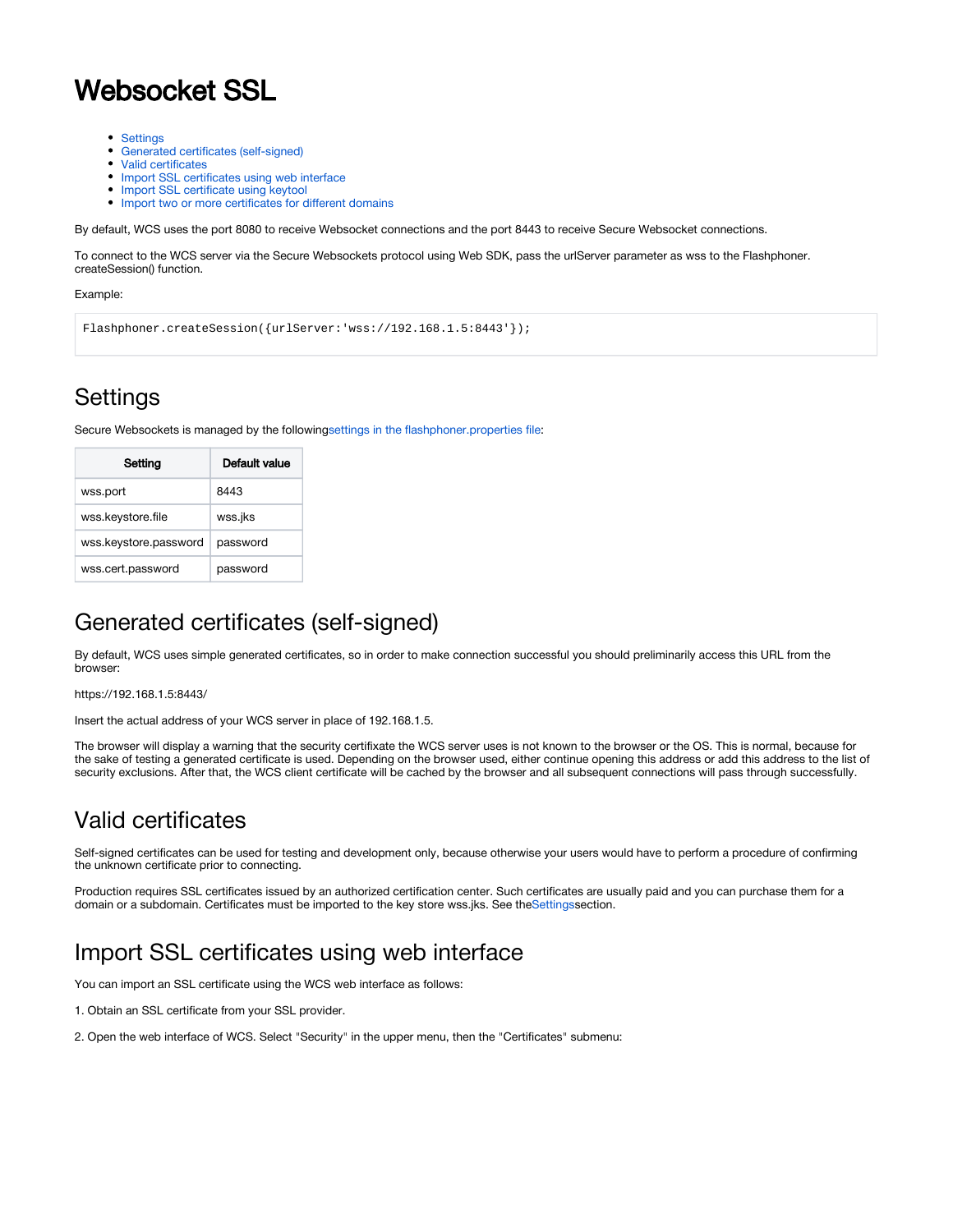

3. On the import page upload certificate files received from your SSL provider and the private key file:

| <b>Import SSL Certificates</b>   |                 |  |
|----------------------------------|-----------------|--|
| Step 1. Upload your certificates |                 |  |
| Certificate Chain                | Choose<br>4     |  |
|                                  | <b>凸</b> Upload |  |
|                                  | <b>x</b> Cancel |  |
|                                  |                 |  |
|                                  |                 |  |
| Step 2. Upload your private Key  |                 |  |
| <b>Private Key</b>               | Choose          |  |
|                                  | <b>Import</b>   |  |
|                                  |                 |  |

4. SSL certificates imported using the web interface are stored to the certificate storage wss.jks and to the database of the WCS server, and are then displayed in the "Security - Certificates" section: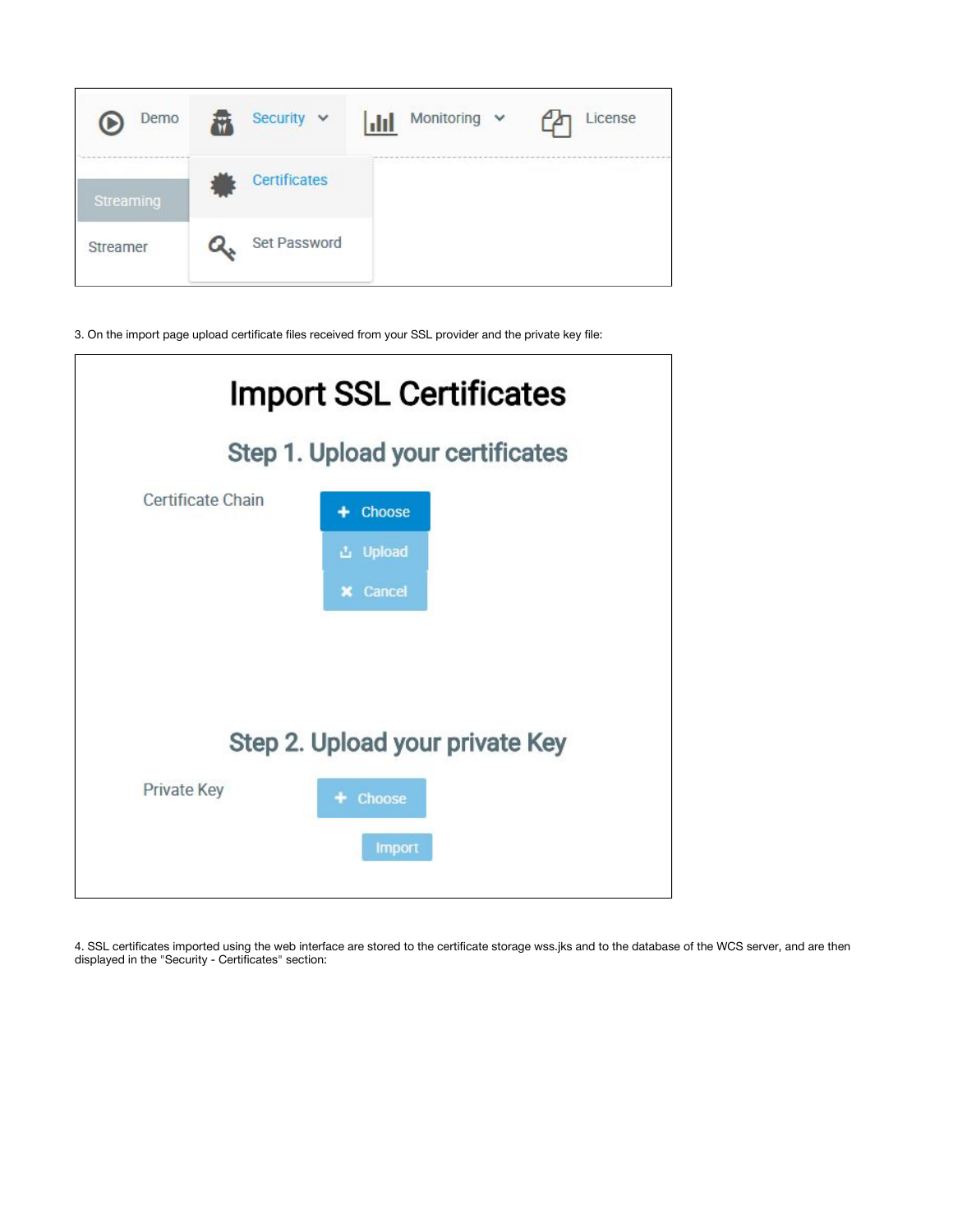# **Import SSL Certificates**

### Certificates:

AddTrustExternalCARoot.crt, COMODORSAAddTrustCA.crt, COMODORSADomainValidationSecureServerCA.crt, STAR\_flashphoner\_com.crt

Private Key:

priv.key

Domain:

\*.flashphoner.com

[Restart the WCS servert](https://docs.flashphoner.com/display/WCS5EN/Starting+and+stopping)o apply new settings. After restart, openhttp://yourdomain:8443. If the certificate was imported correctly, you should see the browser accepts the WCS server certificate.

## <span id="page-2-0"></span>Import SSL certificate using keytool

If you cannot import an SSL certificate using the web interface, you canuse the keytool instead. Keytool command line utility is shipped with JDK. If you do not have JDK installed, please refer to the[Installing JDKs](https://docs.flashphoner.com/display/WCS5EN/Requirements+and+prerequisites)ection. The keytool executable is found in the JDK\_HOME/bin catalog, for example, /usr/java /default/bin. For more convenience you can create a link:

```
ln -sf /usr/java/default/bin/keytool /usr/bin/keytool
```
Also, you may needopensslto convert certificate files. If openssl is not installed, install it using this command

yum install -y openssl or apt-get install openssl

Obtain the SSL certificate from your SSL provider.

Below we describe importing a certificate from the[StartSSLp](https://www.startssl.com/)rovider.

From the provider we received a certificate for the test.flashphoner.com domain and the following set of files:

test.flashphoner.com.crt - file of the certificate test.flashphoner.com.key - private key file ca.pem - root certificate sub.class2.server.ca.pem - intermediate certificate

Then, we perform the following 5 steps:

1. Remove the self-signed certificate from the keystore

keytool -delete -alias selfsigned -keystore /usr/local/FlashphonerWebCallServer/conf/wss.jks

2. Create a new keystore based on the certificate and the private key